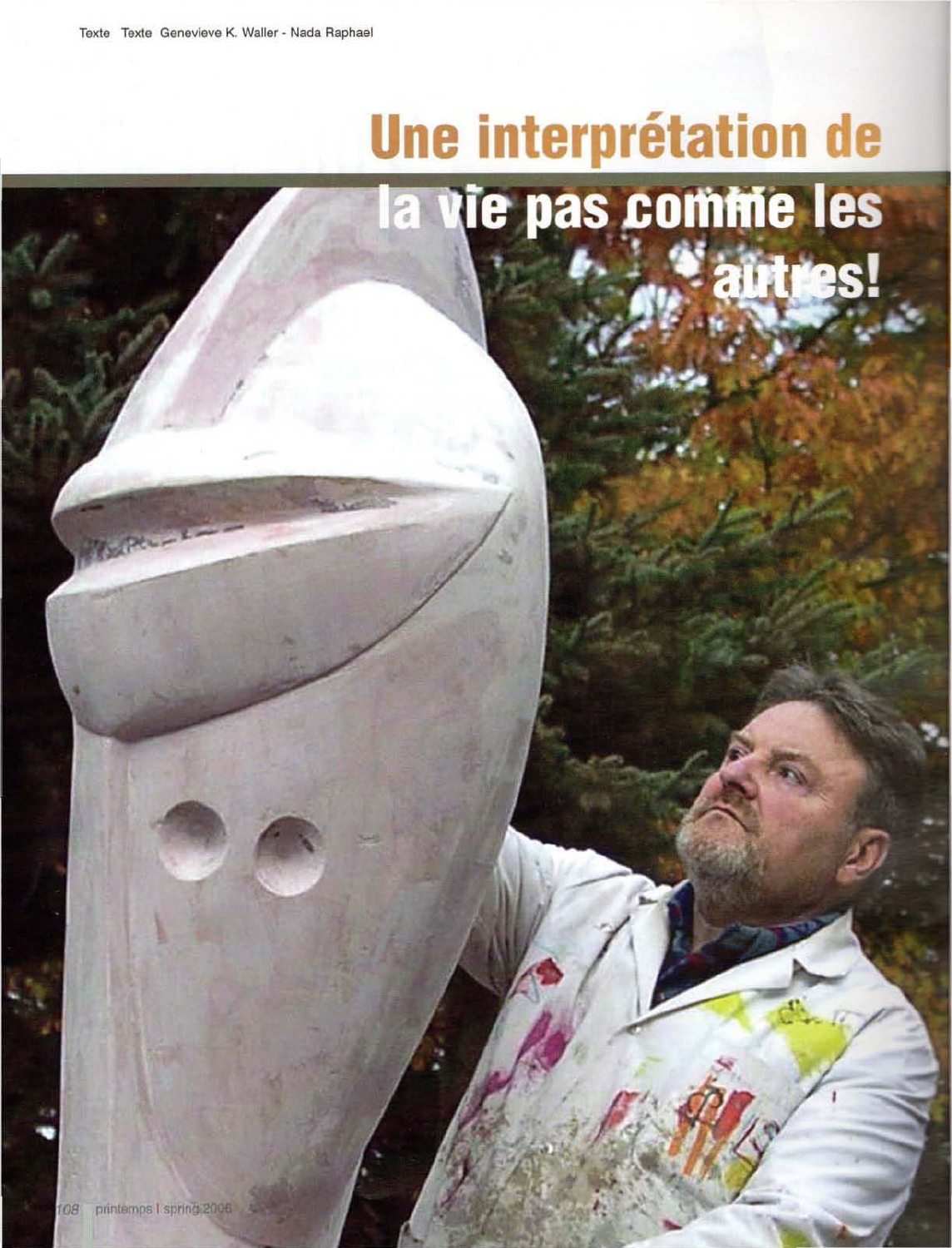## **One artist's Curvy interpretation of life**

Léo Schimanszky est né à Vienne en Août 1943 et émigre au Canada en 1966. En 1967, il décide de se lancer dans les sculptures et construit son premier studio à Dorion. C'était justement le début de toute une vie artistique variée qui, compte aujourd'hui, plus de 30 ans après, dans un studio à Hudson, une collection incroyable de peintures, monoprints, sculptures... et même de compositions musicales.

Le travail de Schimanszky a été exposé un peu partout dans le monde, de Montréal aux Etats-Unis, en Allemagne, en Grande-Bretagne... Ces pièces uniques sont des objets de collection privés et publiques à travers le monde.

Il n'y a rien de sévère, rude ou criard dans les sculptures abstraites de Schimanszky. Mêmes si les interprétations de ses oeuvres sont multiples, elles laissent entrevoir des messages propres à la nature et à l'environnement. Elles démontrent la multiciplité des couleurs, des courbes et des lignes légères du monde, utilisant divers matériaux comme le marbre, l'aluminium et le bronze.

Leo Schimanszky was born in Vienna on August 4th, 1943 and immigrated to Canada in 1966. In 1967, he decided to give sculpting a go and set up his first small studio in Dorion. That was just the beginning of many more things to come and for over 30 years now, and now based in Hudson, he has dabbled in numerous other mediums including painting, monoprints and even musical compositions. Schimanszky's works have been exhibited all over the world - from Montreal to the United States, to Germany, to the United Kingdom. His pieces are also the proud possessions of private and public collections all over the world.



109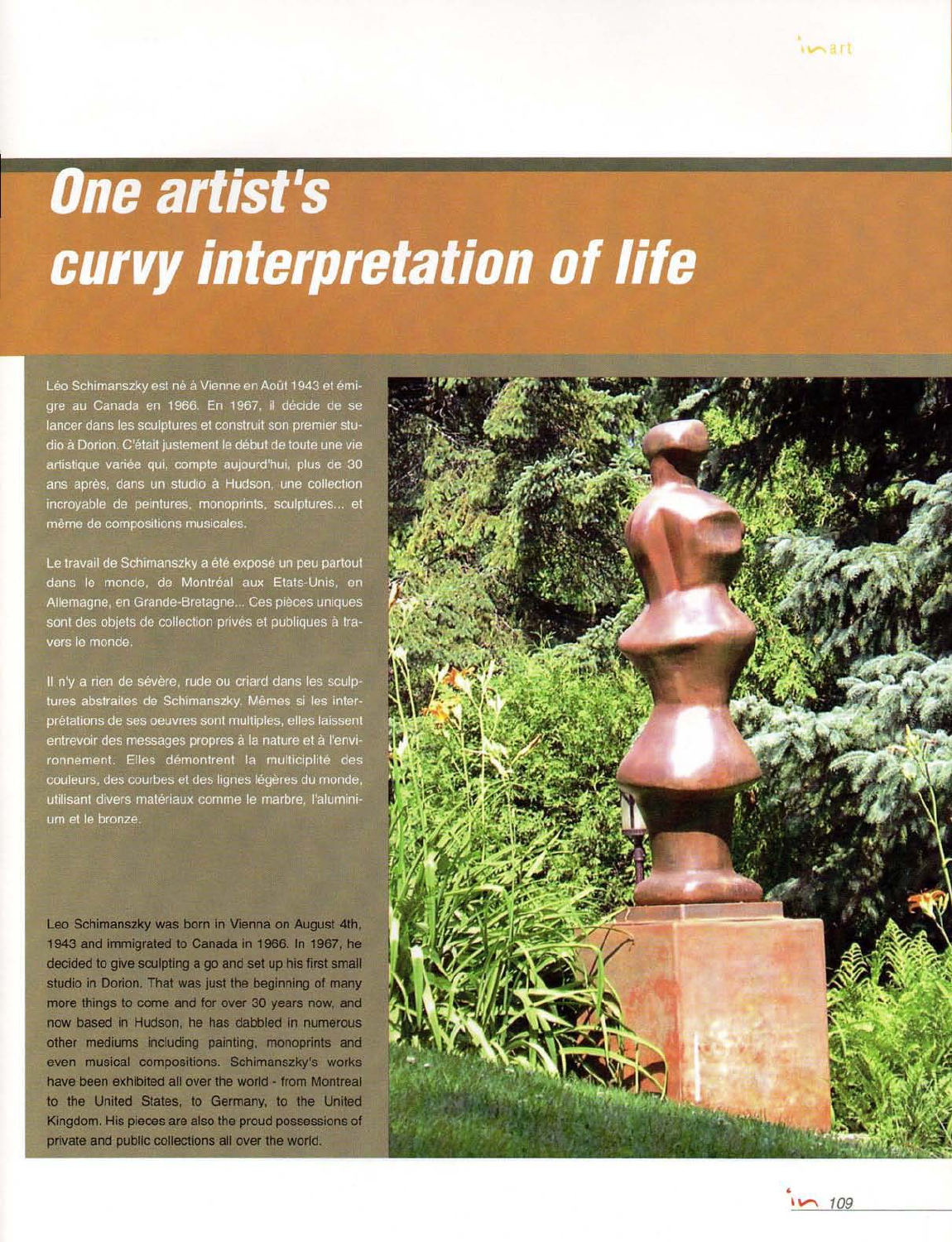## www.schimanszky.ca

Les matériaux choisis avec soin permettent à l'artiste de créer un sentiment de fluidité dans ses oeuvres. Les idées et les représentations sont des sources naturelles qui proviennent de partout : Hommes ou femmes, animaux ou plantes, eau ou terre... ces inspirations sont amenées avec beaucoup de charme dans des oeuvres tri-dimensionnelles, dans des peintures oniriques et des séduisantes pièces musicales.

On y entrevoit la maturité, l'expérience et le talent de Léo Schimanszky. En effet, il n'a jamais arrêté d'expérimenter dans son travail... L'évolution de l'artiste entraîne l'évolution de tout son art avec lui.

Chaque sculpture, chaque modèle, chaque projet, de la plus petite figurine au plus grand mur porte sans aucun doute un message et capte fièrement toute notre attention. Les interprétations fusent alors, et agissent sur tous les spectateurs.

Schimanszky est un homme plein d'énergie, rempli d'idées et qui inspire une véritable joi de vivre. Il n'y a aucun mystère quant aux choses qui l'inspirent pour créer ses oeuvres. Essayez de passer moins de cinq minutes avec lui, et vous comprendrez, sentirez et vivrez sa passion qu'il vous communiquera instinctivement.

En moins de cinq minutes, vous aurez envie de vous lever et de vous mettre à créer à votre tour... n'importe quoi pourvu que vous créeiez quelque chose. Même avec des mots, il deviendra votre inspiration !